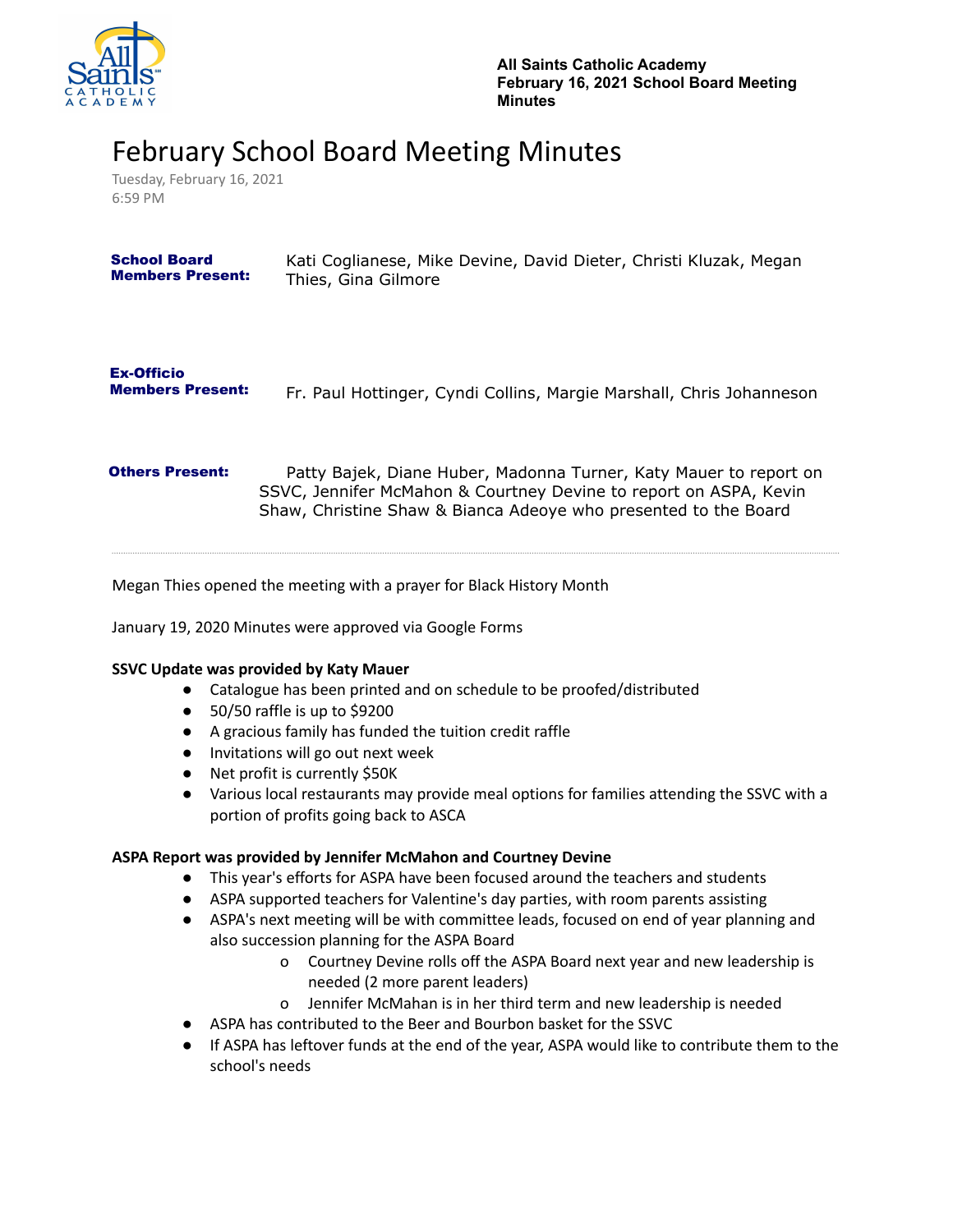

## **Athletics Report was provided by Kati Coglianese**

- Sports have been cancelled for the rest of year, and the decision has not been made lightly and many have been consulted
- The priority for the year is the safety of the students and continuing in person instruction without interruption
- Spring sports will be monitored closely for the option to resume
- ASCA may be in need of a new Athletic Director for the 21-22 school year

## **CID Report was provided by Christi Kluzak**

- Committee met Thursday and discussed the following:
	- o Goal tracker for CID. Most CID goals on the Tracker are not ideal for the pandemic environment
	- o Focus on Black History Month next year planning should begin in November or December. This year, CID will provide prayer cards of Black Saints to students, as well as historical/current information on influential black individuals for families to explore
	- o CID provided information on supporting parish Ash Wednesday services that Cyndi Collins included in Saints Speak last week
	- o The remainder of the year will be spent focused on the goal tracker and setting a calendar for Diversity and Inclusion events

## **Marketing Report provided by Megan Thies**

- No report this month as the meeting is scheduled for next week 2/23
- Focus of next meeting will be on strengthening the brand of ASCA, including testimonials from parents and students

## **Mr. & Mrs. Shaw & Mrs. Adeoyo presented to the Board**

- Mr & Mrs. Shaw presented the following:
	- o Reviewed timeline, from their perspective, of events that have occurred since 2/5 when a racial slur was carved into the junior high boys bathroom
	- o Expressed that they would like stronger and more timely communication from the school, addressing both students and families
	- o Would like ASCA to provide Diversity and Inclusion curriculum to students
	- o Want for all children to feel safe at ASCA and to know that ASCA does not tolerate racially offensive behavior
	- o Want to move forward with empathy in our hearts, rethink personal biases and be better for our own community
- Mrs. Adeoyo presented to the Board
	- o Agreed with Mr. and Mrs. Shaw's presentation
	- o Would like to use this moment as a lesson on how these types of situations should be addressed by the school

#### **Pastor Report presented by Fr. Paul**

● No report this month